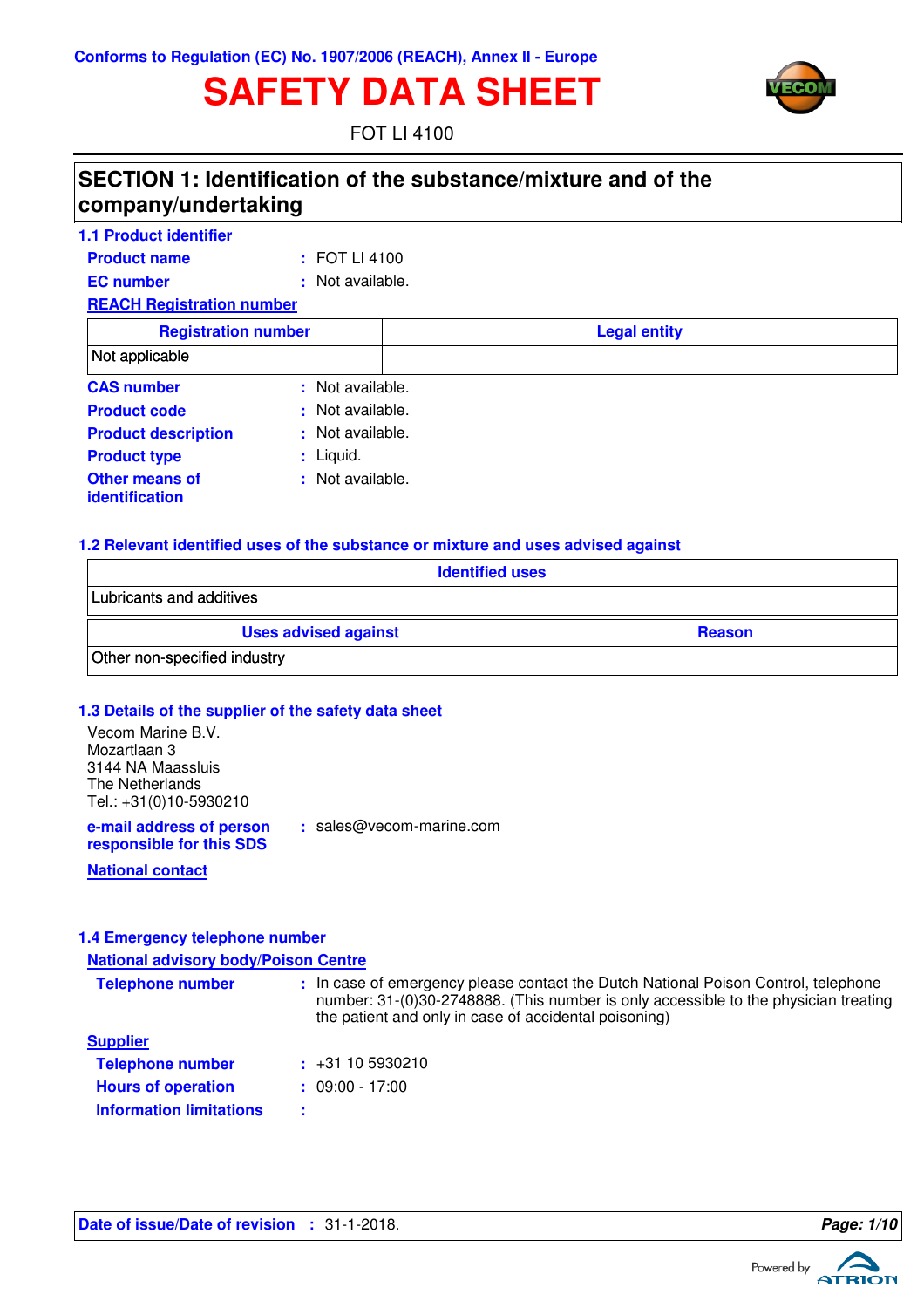### **SECTION 2: Hazards identification**

| 2.1 Classification of the substance or mixture                                                               |                                                                                   |
|--------------------------------------------------------------------------------------------------------------|-----------------------------------------------------------------------------------|
| <b>Product definition</b>                                                                                    | : Preparation                                                                     |
|                                                                                                              | <b>Classification according to Regulation (EC) No. 1272/2008 [CLP/GHS]</b>        |
| Not classified.                                                                                              |                                                                                   |
| <b>Classification according to Directive 67/548/EEC [DSD]</b>                                                |                                                                                   |
| Not classified.                                                                                              |                                                                                   |
|                                                                                                              | See Section 16 for the full text of the R phrases or H statements declared above. |
|                                                                                                              | See Section 11 for more detailed information on health effects and symptoms.      |
| <b>2.2 Label elements</b>                                                                                    |                                                                                   |
| <b>Signal word</b>                                                                                           | : No signal word.                                                                 |
| <b>Hazard statements</b>                                                                                     | : No known significant effects or critical hazards.                               |
| <b>Precautionary statements</b>                                                                              |                                                                                   |
| <b>Prevention</b>                                                                                            | : Not applicable.                                                                 |
| <b>Response</b>                                                                                              | : Not applicable.                                                                 |
| <b>Storage</b>                                                                                               | : Not applicable.                                                                 |
| <b>Disposal</b>                                                                                              | : Not applicable.                                                                 |
| <b>Hazardous ingredients</b>                                                                                 | : FOT LI-4100 (Vecom Marine)                                                      |
| <b>Supplemental label</b><br>elements                                                                        | : Not applicable.                                                                 |
| <b>Special packaging requirements</b>                                                                        |                                                                                   |
| <b>Containers to be fitted</b><br>with child-resistant<br>fastenings                                         | : Not applicable.                                                                 |
| <b>Tactile warning of danger : Not applicable.</b>                                                           |                                                                                   |
| <b>2.3 Other hazards</b>                                                                                     |                                                                                   |
| <b>Substance meets the</b>                                                                                   | $:$ No.                                                                           |
| criteria for PBT according<br>to Regulation (EC) No.                                                         | P: Not available, B: Not available, T: No.                                        |
| 1907/2006, Annex XIII                                                                                        |                                                                                   |
| <b>Substance meets the</b><br>criteria for vPvB according<br>to Regulation (EC) No.<br>1907/2006, Annex XIII | : Not available.                                                                  |
| Other hazards which do<br>not result in classification                                                       | : Not available.                                                                  |

### **SECTION 3: Composition/information on ingredients**

| <b>Substance/mixture</b>          | Preparation                       |               |                 |                                               |                  |
|-----------------------------------|-----------------------------------|---------------|-----------------|-----------------------------------------------|------------------|
|                                   |                                   |               |                 | <b>Classification</b>                         |                  |
| <b>Product/ingredient</b><br>name | <b>Identifiers</b>                | $\frac{9}{6}$ | 67/548/EEC      | <b>Regulation (EC) No.</b><br>1272/2008 [CLP] | Type             |
| Fatty acids, tall-oil             | EC: 263-107-3<br> CAS: 61790-12-3 | 100           | Not classified. | Not classified.                               | <sub>.</sub> [A] |

There are no additional ingredients present which, within the current knowledge of the supplier, are classified and contribute to the classification of the substance and hence require reporting in this section. Type

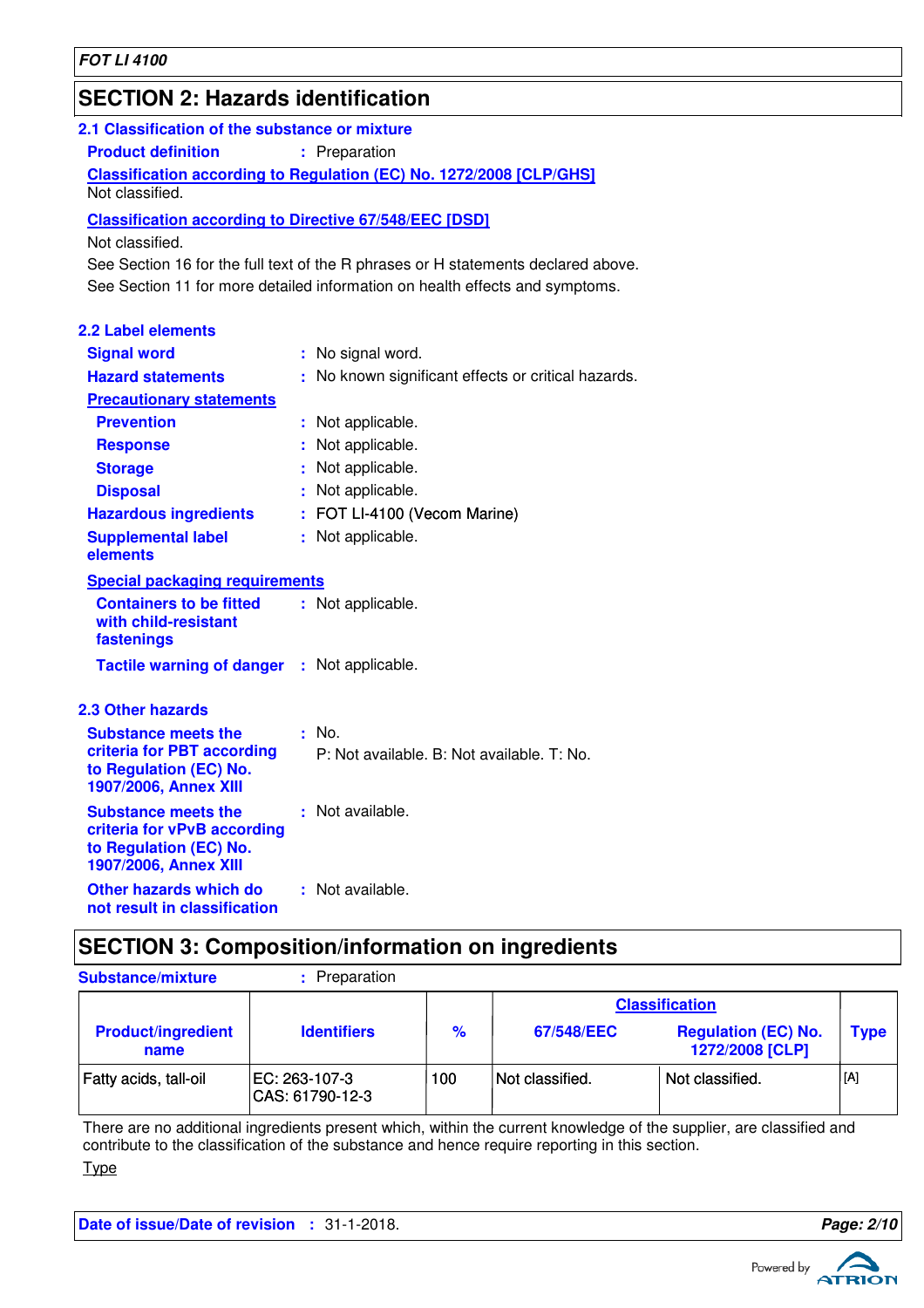### **SECTION 3: Composition/information on ingredients**

[A] Constituent

[B] Impurity

[C] Stabilising additive

Occupational exposure limits, if available, are listed in Section 8.

### **SECTION 4: First aid measures**

| <b>4.1 Description of first aid measures</b> |                                                                                                                                                                                                             |
|----------------------------------------------|-------------------------------------------------------------------------------------------------------------------------------------------------------------------------------------------------------------|
| <b>General</b>                               | : In all cases of doubt, or when symptoms persist, seek medical attention. Never give<br>anything by mouth to an unconscious person. If unconscious, place in recovery<br>position and seek medical advice. |
| <b>Eye contact</b>                           | : Check for and remove any contact lenses. Immediately flush eyes with running water<br>for at least 15 minutes, keeping eyelids open. Seek immediate medical attention.                                    |
| <b>Inhalation</b>                            | : Remove to fresh air. Keep person warm and at rest. If not breathing, if breathing is<br>irregular or if respiratory arrest occurs, provide artificial respiration or oxygen by<br>trained personnel.      |
| <b>Skin contact</b>                          | : Remove contaminated clothing and shoes. Wash skin thoroughly with soap and<br>water or use recognised skin cleanser. Do NOT use solvents or thinners.                                                     |
| <b>Ingestion</b>                             | : If swallowed, seek medical advice immediately and show the container or label.<br>Keep person warm and at rest. Do not induce vomiting.                                                                   |
| <b>Protection of first-aiders</b>            | : No action shall be taken involving any personal risk or without suitable training.                                                                                                                        |

#### **4.2 Most important symptoms and effects, both acute and delayed**

There are no data available on the preparation itself. The preparation is not classified as dangerous according to Directive 1999/45/EC and its amendments.

Repeated or prolonged contact with the preparation may cause removal of natural fat from the skin, resulting in nonallergic contact dermatitis and absorption through the skin. If splashed in the eyes, the liquid may cause irritation and reversible damage.

#### **4.3 Indication of any immediate medical attention and special treatment needed**

| <b>Notes to physician</b>  | : Treat symptomatically. Contact poison treatment specialist immediately if large<br>quantities have been ingested or inhaled. |
|----------------------------|--------------------------------------------------------------------------------------------------------------------------------|
| <b>Specific treatments</b> | : No specific treatment.                                                                                                       |

See toxicological information (Section 11)

### **SECTION 5: Firefighting measures**

| 5.1 Extinguishing media                                   |                                                                                                                              |
|-----------------------------------------------------------|------------------------------------------------------------------------------------------------------------------------------|
| <b>Suitable extinguishing</b><br>media                    | $:$ Recommended: alcohol-resistant foam, $CO2$ , powders, water spray.                                                       |
| <b>Unsuitable extinguishing</b><br>media                  | : Do not use water jet.                                                                                                      |
| 5.2 Special hazards arising from the substance or mixture |                                                                                                                              |
| <b>Hazards from the</b><br>substance or mixture           | : Fire will produce dense black smoke. Exposure to decomposition products may<br>cause a health hazard.                      |
| <b>Hazardous thermal</b><br>decomposition products        | : Decomposition products may include the following materials: carbon monoxide,<br>carbon dioxide, smoke, oxides of nitrogen. |
| <b>5.3 Advice for firefighters</b>                        |                                                                                                                              |
| <b>Special protective actions</b><br>for fire-fighters    | : Cool closed containers exposed to fire with water. Do not release runoff from fire to<br>drains or watercourses.           |
| Date of issue/Date of revision                            | Page: 3/10<br>$: 31 - 1 - 2018.$                                                                                             |

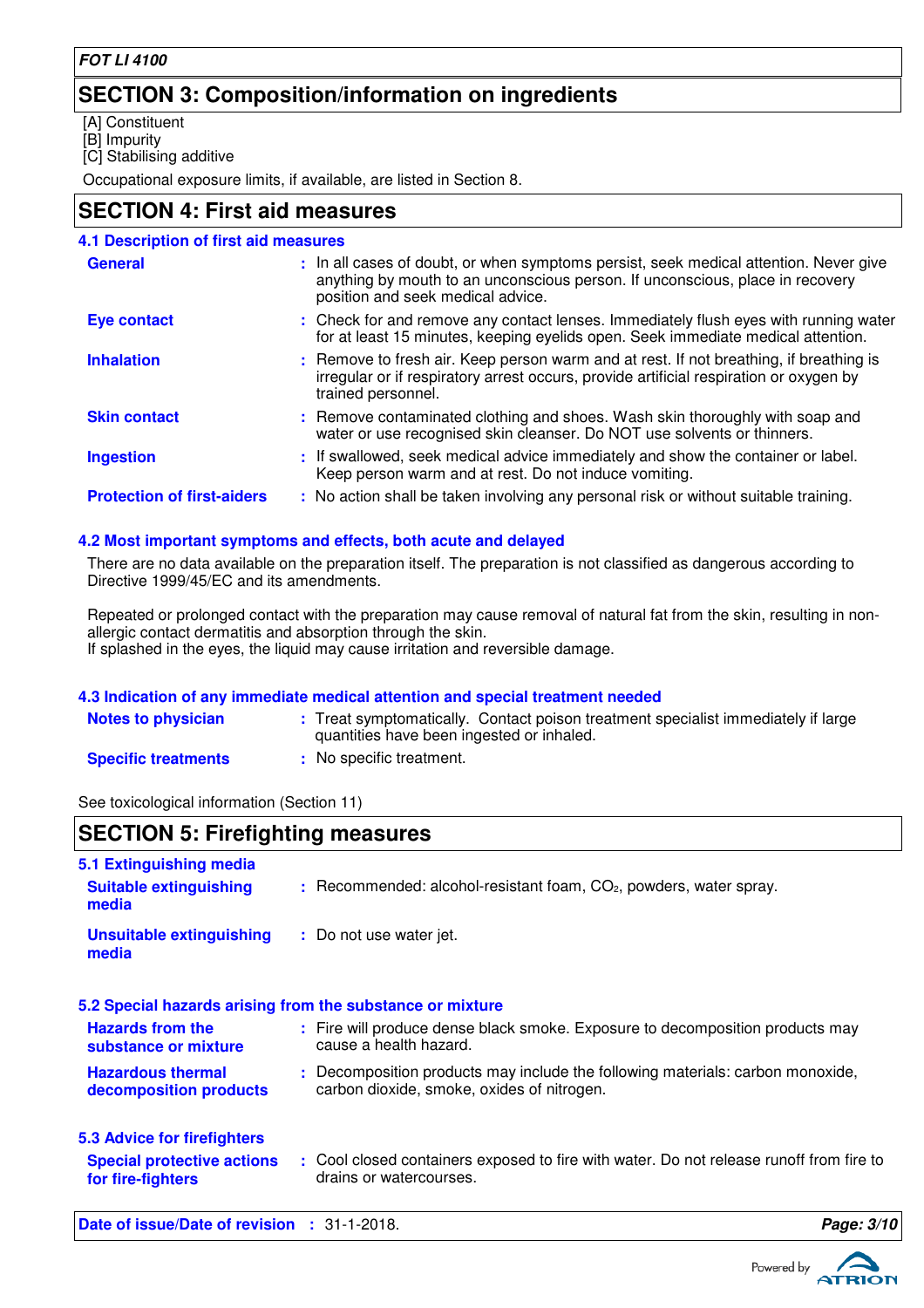### **SECTION 5: Firefighting measures**

**Special protective equipment for fire-fighters** **:** Appropriate breathing apparatus may be required.

### **SECTION 6: Accidental release measures**

|                                                                        | 6.1 Personal precautions, protective equipment and emergency procedures                                                                                                                                                                                                            |
|------------------------------------------------------------------------|------------------------------------------------------------------------------------------------------------------------------------------------------------------------------------------------------------------------------------------------------------------------------------|
| For non-emergency<br>personnel                                         | : Exclude sources of ignition and ventilate the area. Avoid breathing vapour or mist.<br>Refer to protective measures listed in sections 7 and 8.                                                                                                                                  |
|                                                                        | For emergency responders : If specialised clothing is required to deal with the spillage, take note of any<br>information in Section 8 on suitable and unsuitable materials. See also the<br>information in "For non-emergency personnel".                                         |
| <b>6.2 Environmental</b><br>precautions                                | : Do not allow to enter drains or watercourses. If the product contaminates lakes,<br>rivers, or sewers, inform the appropriate authorities in accordance with local<br>regulations.                                                                                               |
| <b>6.3 Methods and materials</b><br>for containment and<br>cleaning up | : Contain and collect spillage with non-combustible, absorbent material e.g. sand,<br>earth, vermiculite or diatomaceous earth and place in container for disposal<br>according to local regulations (see section 13). Preferably clean with a detergent.<br>Avoid using solvents. |
| <b>6.4 Reference to other</b><br><b>sections</b>                       | : See Section 1 for emergency contact information.<br>See Section 8 for information on appropriate personal protective equipment.<br>See Section 13 for additional waste treatment information.                                                                                    |

### **SECTION 7: Handling and storage**

The information in this section contains generic advice and guidance. The list of Identified Uses in Section 1 should be consulted for any available use-specific information provided in the Exposure Scenario(s).

| <b>7.1 Precautions for safe</b><br>handling                                          | : Avoid contact with skin and eyes. Avoid inhalation of vapour, spray or mist.<br>Eating, drinking and smoking should be prohibited in areas where this material is<br>handled, stored and processed.<br>Put on appropriate personal protective equipment (see Section 8).<br>Never use pressure to empty. Container is not a pressure vessel.<br>Always keep in containers made from the same material as the original one.<br>Comply with the health and safety at work laws. |
|--------------------------------------------------------------------------------------|---------------------------------------------------------------------------------------------------------------------------------------------------------------------------------------------------------------------------------------------------------------------------------------------------------------------------------------------------------------------------------------------------------------------------------------------------------------------------------|
| <b>7.2 Conditions for safe</b><br>storage, including any<br><b>incompatibilities</b> | : Store in accordance with local regulations.<br>Notes on joint storage<br>Keep away from: oxidising agents, strong alkalis, strong acids.<br>Additional information on storage conditions<br>Observe label precautions. Store in a dry, cool and well-ventilated area. Keep<br>container tightly closed.<br>No smoking. Prevent unauthorised access. Containers that have been opened must<br>be carefully resealed and kept upright to prevent leakage.                       |
| 7.3 Specific end use(s)                                                              |                                                                                                                                                                                                                                                                                                                                                                                                                                                                                 |
| <b>Recommendations</b>                                                               | : Not available.                                                                                                                                                                                                                                                                                                                                                                                                                                                                |

### **Industrial sector specific : solutions**

: Not available.

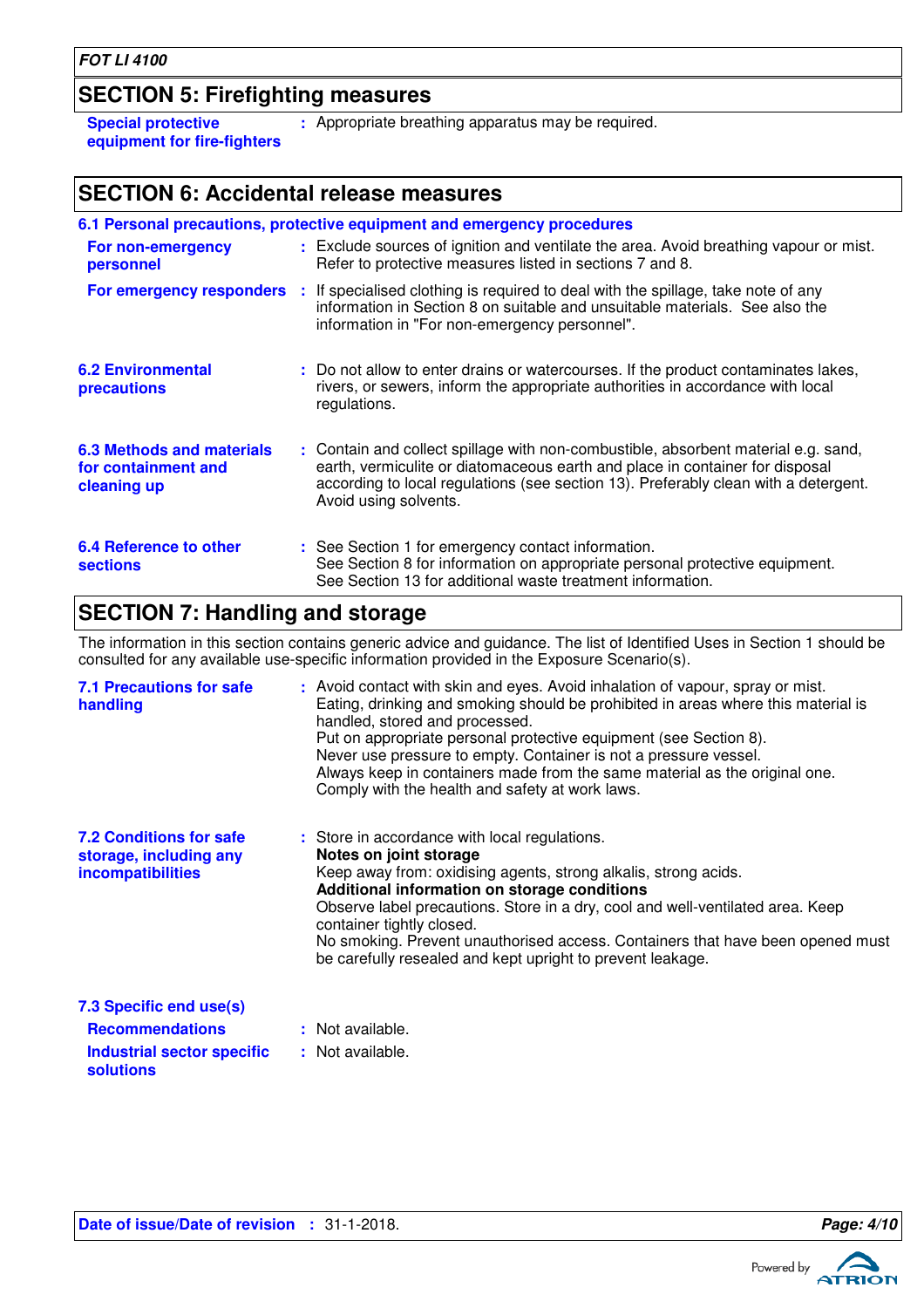### **SECTION 8: Exposure controls/personal protection**

The information in this section contains generic advice and guidance. The list of Identified Uses in Section 1 should be consulted for any available use-specific information provided in the Exposure Scenario(s).

| <b>8.1 Control parameters</b>               |                                                                                                                                                                                                                                                                                                                                                                                                   |
|---------------------------------------------|---------------------------------------------------------------------------------------------------------------------------------------------------------------------------------------------------------------------------------------------------------------------------------------------------------------------------------------------------------------------------------------------------|
| <b>Occupational exposure limits</b>         |                                                                                                                                                                                                                                                                                                                                                                                                   |
| No exposure limit value known.              |                                                                                                                                                                                                                                                                                                                                                                                                   |
| <b>Recommended monitoring</b><br>procedures | : Not applicable                                                                                                                                                                                                                                                                                                                                                                                  |
| <b>Derived effect levels</b>                |                                                                                                                                                                                                                                                                                                                                                                                                   |
| No DELs available.                          |                                                                                                                                                                                                                                                                                                                                                                                                   |
| <b>Predicted effect concentrations</b>      |                                                                                                                                                                                                                                                                                                                                                                                                   |
| No PECs available.                          |                                                                                                                                                                                                                                                                                                                                                                                                   |
|                                             |                                                                                                                                                                                                                                                                                                                                                                                                   |
| <b>8.2 Exposure controls</b>                |                                                                                                                                                                                                                                                                                                                                                                                                   |
| <b>Appropriate engineering</b><br>controls  | : Provide adequate ventilation. Where reasonably practicable, this should be achieved<br>by the use of local exhaust ventilation and good general extraction.                                                                                                                                                                                                                                     |
| <b>Individual protection measures</b>       |                                                                                                                                                                                                                                                                                                                                                                                                   |
| <b>Hygiene measures</b>                     | : Wash hands, forearms and face thoroughly after handling chemical products, before<br>eating, smoking and using the lavatory and at the end of the working period.<br>Appropriate techniques should be used to remove potentially contaminated clothing.<br>Wash contaminated clothing before reusing. Ensure that eyewash stations and<br>safety showers are close to the workstation location. |
| <b>Eye/face protection</b>                  | : Wear safety glasses with side protection in accordance with EN 166.                                                                                                                                                                                                                                                                                                                             |
| <b>Skin protection</b>                      |                                                                                                                                                                                                                                                                                                                                                                                                   |
| <b>Hand protection</b>                      | : Barrier creams may help to protect the exposed areas of the skin but should not be<br>applied once exposure has occurred.                                                                                                                                                                                                                                                                       |
| <b>Gloves</b>                               | : Wear suitable gloves tested to EN374. The quality of the chemical-resistant<br>protective gloves must be chosen as a function of the specific workplace<br>concentrations and quantity of hazardous substances.                                                                                                                                                                                 |
|                                             | The recommendation for the type or types of glove to use when handling this product<br>is based on information from the following source:                                                                                                                                                                                                                                                         |
|                                             | The user must check that the final choice of type of glove selected for handling this<br>product is the most appropriate and takes into account the particular conditions of<br>use, as included in the user's risk assessment.                                                                                                                                                                   |
| <b>Body protection</b>                      | : Not applicable.                                                                                                                                                                                                                                                                                                                                                                                 |
| <b>Other skin protection</b>                | : Appropriate footwear and any additional skin protection measures should be<br>selected based on the task being performed and the risks involved and should be<br>approved by a specialist before handling this product.                                                                                                                                                                         |
| <b>Respiratory protection</b>               | : Not applicable.                                                                                                                                                                                                                                                                                                                                                                                 |
| <b>Environmental exposure</b><br>controls   | : Do not allow to enter drains or watercourses.                                                                                                                                                                                                                                                                                                                                                   |

### **SECTION 9: Physical and chemical properties**

| 9.1 Information on basic physical and chemical properties |                   |            |
|-----------------------------------------------------------|-------------------|------------|
| <b>Appearance</b>                                         |                   |            |
| <b>Physical state</b>                                     | $:$ Liquid.       |            |
| <b>Colour</b>                                             | : Clear. Amber.   |            |
| <b>Odour</b>                                              | : Characteristic. |            |
| <b>Odour threshold</b>                                    | : Not available.  |            |
| pH                                                        | : Not available.  |            |
| Date of issue/Date of revision : 31-1-2018.               |                   | Page: 5/10 |

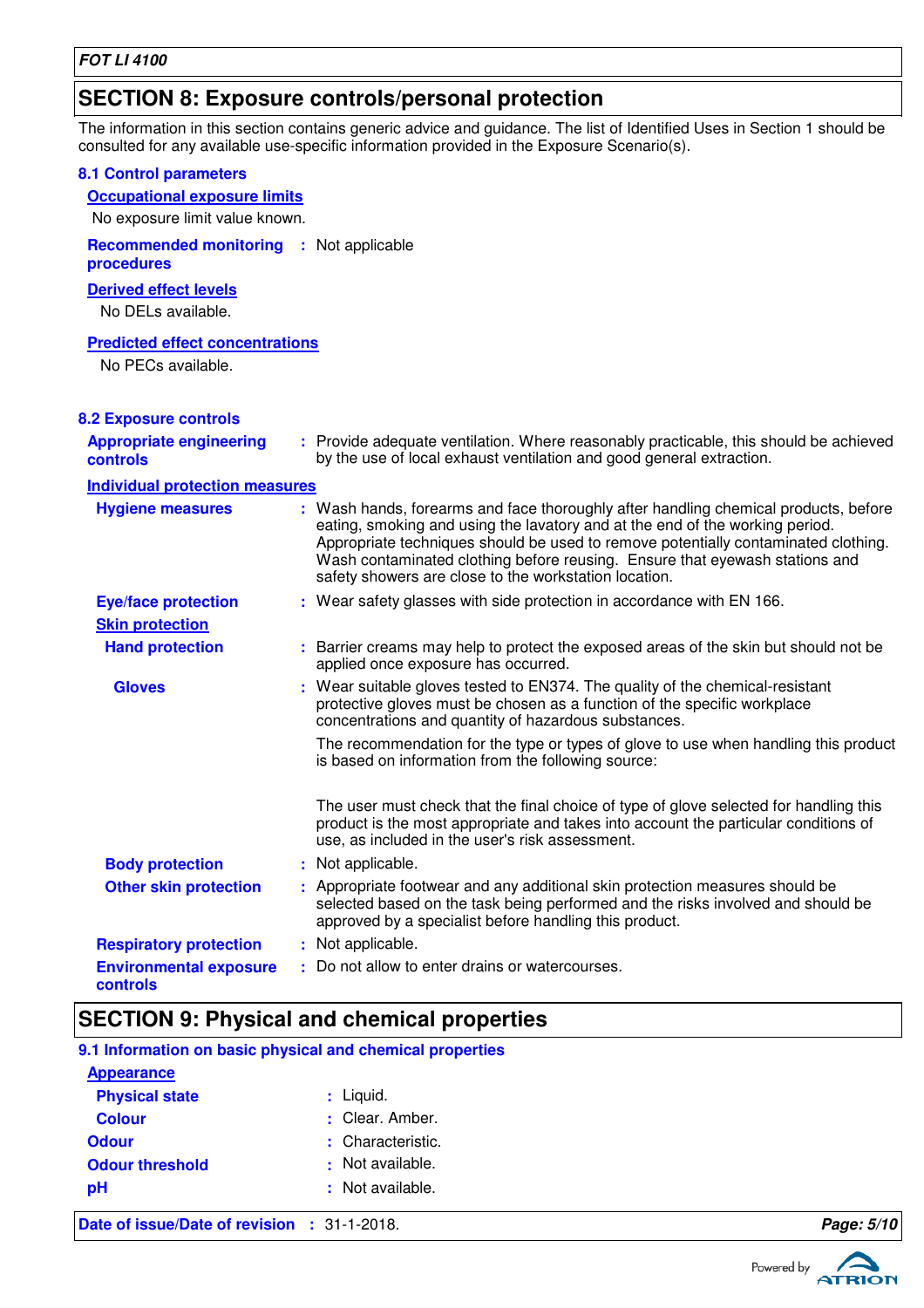| <b>FOT LI 4100</b>                                     |                                                                 |  |  |
|--------------------------------------------------------|-----------------------------------------------------------------|--|--|
| <b>SECTION 9: Physical and chemical properties</b>     |                                                                 |  |  |
| <b>Melting point/freezing point</b>                    | : Not available.                                                |  |  |
| Initial boiling point and boiling<br>range             | $: >200^{\circ}$ C                                              |  |  |
| <b>Flash point</b>                                     | Closed cup: 200°C                                               |  |  |
| <b>Evaporation rate</b>                                | Not available.                                                  |  |  |
| <b>Flammability (solid, gas)</b>                       | Not available.                                                  |  |  |
| <b>Burning time</b>                                    | Not applicable.                                                 |  |  |
| <b>Burning rate</b>                                    | Not applicable.                                                 |  |  |
| <b>Upper/lower flammability or</b><br>explosive limits | : Not available.                                                |  |  |
| <b>Vapour pressure</b>                                 | : Not available.                                                |  |  |
| <b>Vapour density</b>                                  | Not available.                                                  |  |  |
| <b>Relative density</b>                                | 0,88 to 0,91                                                    |  |  |
| <b>Solubility(ies)</b>                                 | Insoluble in the following materials: cold water and hot water. |  |  |
| <b>Partition coefficient: n-</b><br>octanol/water      | Not available.                                                  |  |  |
| <b>Auto-ignition temperature</b>                       | Not available.                                                  |  |  |
| <b>Decomposition temperature</b>                       | Not available.                                                  |  |  |
| <b>Viscosity</b>                                       | Not available.                                                  |  |  |
| <b>Explosive properties</b>                            | Not available.                                                  |  |  |
| <b>Oxidising properties</b>                            | : Not available.                                                |  |  |

#### **9.2 Other information**

No additional information.

| <b>SECTION 10: Stability and reactivity</b>       |                                                                                                                                         |  |
|---------------------------------------------------|-----------------------------------------------------------------------------------------------------------------------------------------|--|
| <b>10.1 Reactivity</b>                            | : No specific test data related to reactivity available for this product or its ingredients.                                            |  |
| <b>10.2 Chemical stability</b>                    | : Stable under recommended storage and handling conditions (see section 7).                                                             |  |
| <b>10.3 Possibility of</b><br>hazardous reactions | : Under normal conditions of storage and use, hazardous reactions will not occur.                                                       |  |
| <b>10.4 Conditions to avoid</b>                   | : When exposed to high temperatures may produce hazardous decomposition<br>products.                                                    |  |
| 10.5 Incompatible materials                       | Keep away from the following materials to prevent strong exothermic reactions:<br>÷.<br>oxidising agents, strong alkalis, strong acids. |  |
| <b>10.6 Hazardous</b><br>decomposition products   | : Under normal conditions of storage and use, hazardous decomposition products<br>should not be produced.                               |  |
|                                                   |                                                                                                                                         |  |

### **SECTION 11: Toxicological information**

#### **11.1 Information on toxicological effects**

There are no data available on the preparation itself. The preparation is not classified as dangerous according to Directive 1999/45/EC and its amendments.

Repeated or prolonged contact with the preparation may cause removal of natural fat from the skin, resulting in nonallergic contact dermatitis and absorption through the skin.

If splashed in the eyes, the liquid may cause irritation and reversible damage.

**Date of issue/Date of revision :** 31-1-2018. **Page: 6/10**

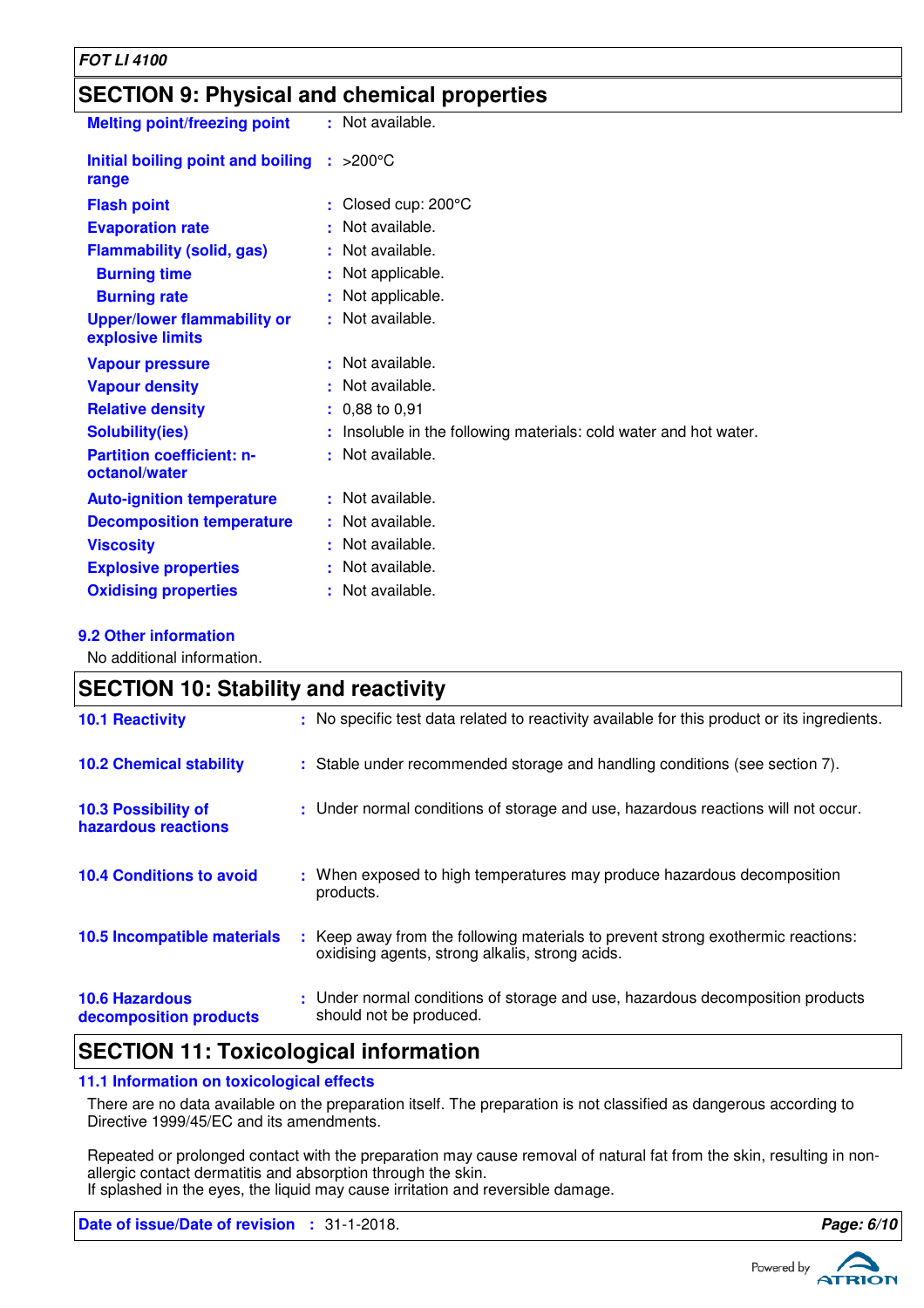### **SECTION 11: Toxicological information**

#### **Acute toxicity**

| <b>Product/ingredient name</b>                            | <b>Result</b>    | <b>Species</b> | <b>Dose</b>  | <b>Exposure</b> |
|-----------------------------------------------------------|------------------|----------------|--------------|-----------------|
| Fatty acids, tall-oil                                     | LD50 Oral        | Rat            | >10000 mg/kg |                 |
| <b>Conclusion/Summary</b>                                 | : Not available. |                |              |                 |
| <b>Irritation/Corrosion</b>                               |                  |                |              |                 |
| <b>Conclusion/Summary</b>                                 | : Not available. |                |              |                 |
| <b>Sensitisation</b>                                      |                  |                |              |                 |
| <b>Conclusion/Summary</b>                                 | : Not available. |                |              |                 |
| <b>Mutagenicity</b>                                       |                  |                |              |                 |
| <b>Conclusion/Summary</b>                                 | : Not available. |                |              |                 |
| <b>Carcinogenicity</b>                                    |                  |                |              |                 |
| <b>Conclusion/Summary</b>                                 | : Not available. |                |              |                 |
| <b>Reproductive toxicity</b>                              |                  |                |              |                 |
| <b>Conclusion/Summary</b>                                 | : Not available. |                |              |                 |
| <b>Teratogenicity</b>                                     |                  |                |              |                 |
| <b>Conclusion/Summary</b>                                 | : Not available. |                |              |                 |
| <b>Specific target organ toxicity (single exposure)</b>   |                  |                |              |                 |
| Not available.                                            |                  |                |              |                 |
| <b>Specific target organ toxicity (repeated exposure)</b> |                  |                |              |                 |
| Not available.                                            |                  |                |              |                 |
|                                                           |                  |                |              |                 |
| <b>Aspiration hazard</b>                                  |                  |                |              |                 |
| Not available.                                            |                  |                |              |                 |
|                                                           |                  |                |              |                 |
| <b>Other information</b>                                  | : Not available. |                |              |                 |

## **SECTION 12: Ecological information**

#### **12.1 Toxicity**

There are no data available on the preparation itself. Do not allow to enter drains or watercourses.

The preparation has been assessed following the conventional method of the Dangerous Preparations Directive 1999/45/EC and is not classified as dangerous for the environment.

**Conclusion/Summary :** Not available.

#### **12.2 Persistence and degradability**

**Conclusion/Summary :** Not available.

#### **12.3 Bioaccumulative potential**

Not available.

| 12.4 Mobility in soil                            |                  |
|--------------------------------------------------|------------------|
| <b>Soil/water partition</b><br>coefficient (Koc) | : Not available. |
| <b>Mobility</b>                                  | : Not available. |

#### **12.5 Results of PBT and vPvB assessment**

**Date of issue/Date of revision :** 31-1-2018. **Page: 7/10 Page: 7/10** 

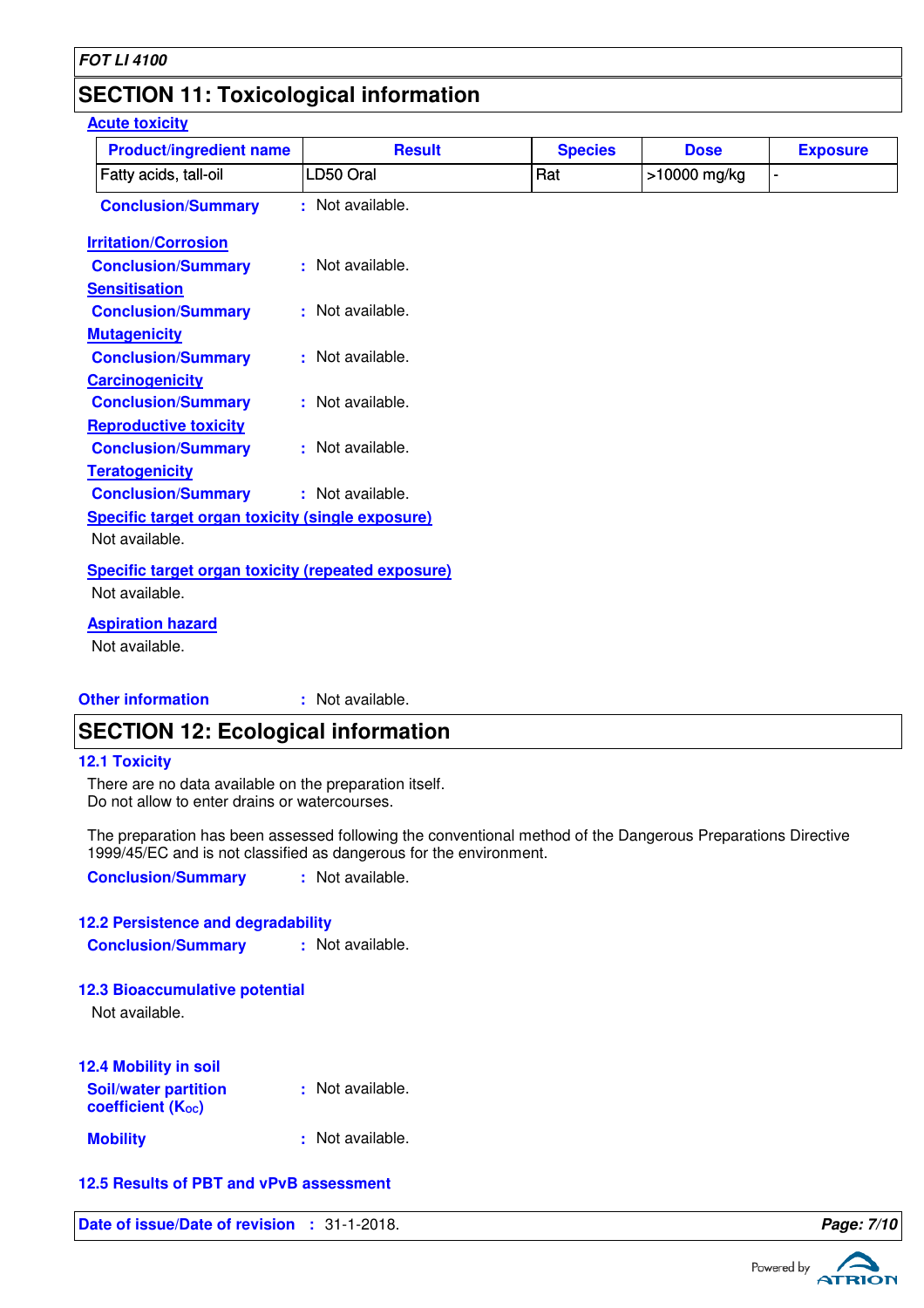#### **FOT LI 4100**

### **SECTION 12: Ecological information**

#### **PBT :** No.

P: Not available. B: Not available. T: No.

**vPvB :** Not available.

vP: Not available. vB: Not available.

**12.6 Other adverse effects** : No known significant effects or critical hazards.

### **SECTION 13: Disposal considerations**

The information in this section contains generic advice and guidance. The list of Identified Uses in Section 1 should be consulted for any available use-specific information provided in the Exposure Scenario(s).

Do not allow to enter drains or watercourses.

Dispose of according to all federal, state and local applicable regulations.

#### **13.1 Waste treatment methods**

| <b>Product</b>             |                                                                                                                                                                                                                                                                                                                                                                                                                                                                                                                                                               |
|----------------------------|---------------------------------------------------------------------------------------------------------------------------------------------------------------------------------------------------------------------------------------------------------------------------------------------------------------------------------------------------------------------------------------------------------------------------------------------------------------------------------------------------------------------------------------------------------------|
| <b>Methods of disposal</b> | : The generation of waste should be avoided or minimised wherever possible.<br>Significant quantities of waste product residues should not be disposed of via the<br>foul sewer but processed in a suitable effluent treatment plant. Dispose of surplus<br>and non-recyclable products via a licensed waste disposal contractor. Disposal of<br>this product, solutions and any by-products should at all times comply with the<br>requirements of environmental protection and waste disposal legislation and any<br>regional local authority requirements. |
| <b>Hazardous waste</b>     | : Within the present knowledge of the supplier, this product is not regarded as<br>hazardous waste, as defined by EU Directive 91/689/EEC.                                                                                                                                                                                                                                                                                                                                                                                                                    |
| <b>Packaging</b>           |                                                                                                                                                                                                                                                                                                                                                                                                                                                                                                                                                               |
| <b>Methods of disposal</b> | : The generation of waste should be avoided or minimised wherever possible. Waste<br>packaging should be recycled. Incineration or landfill should only be considered<br>when recycling is not feasible.                                                                                                                                                                                                                                                                                                                                                      |
| <b>Special precautions</b> | : This material and its container must be disposed of in a safe way. Empty containers<br>or liners may retain some product residues. Avoid dispersal of spilt material and<br>runoff and contact with soil, waterways, drains and sewers.                                                                                                                                                                                                                                                                                                                     |

### **SECTION 14: Transport information**

| <b>ADR/RID</b> | <b>ADN/ADNR</b> | <b>IMDG</b>    | <b>IATA</b>    |
|----------------|-----------------|----------------|----------------|
| Not regulated. | Not regulated.  | Not regulated. | Not regulated. |
| $\overline{a}$ |                 |                |                |
| $\overline{a}$ |                 |                |                |
| $\overline{a}$ |                 |                |                |
| No.            | No.             | No.            | No.            |
|                |                 |                |                |
|                |                 |                |                |
|                |                 |                |                |

**Date of issue/Date of revision :** 31-1-2018. **Page: 8/100 Page: 8/100 Page: 8/100 Page: 8/100 Page: 8/100 Page: 8/100 Page: 8/100 Page: 8/100 Page: 8/100 Page: 8/100 Page: 8/100 Page: 8/100 Page: 8** 

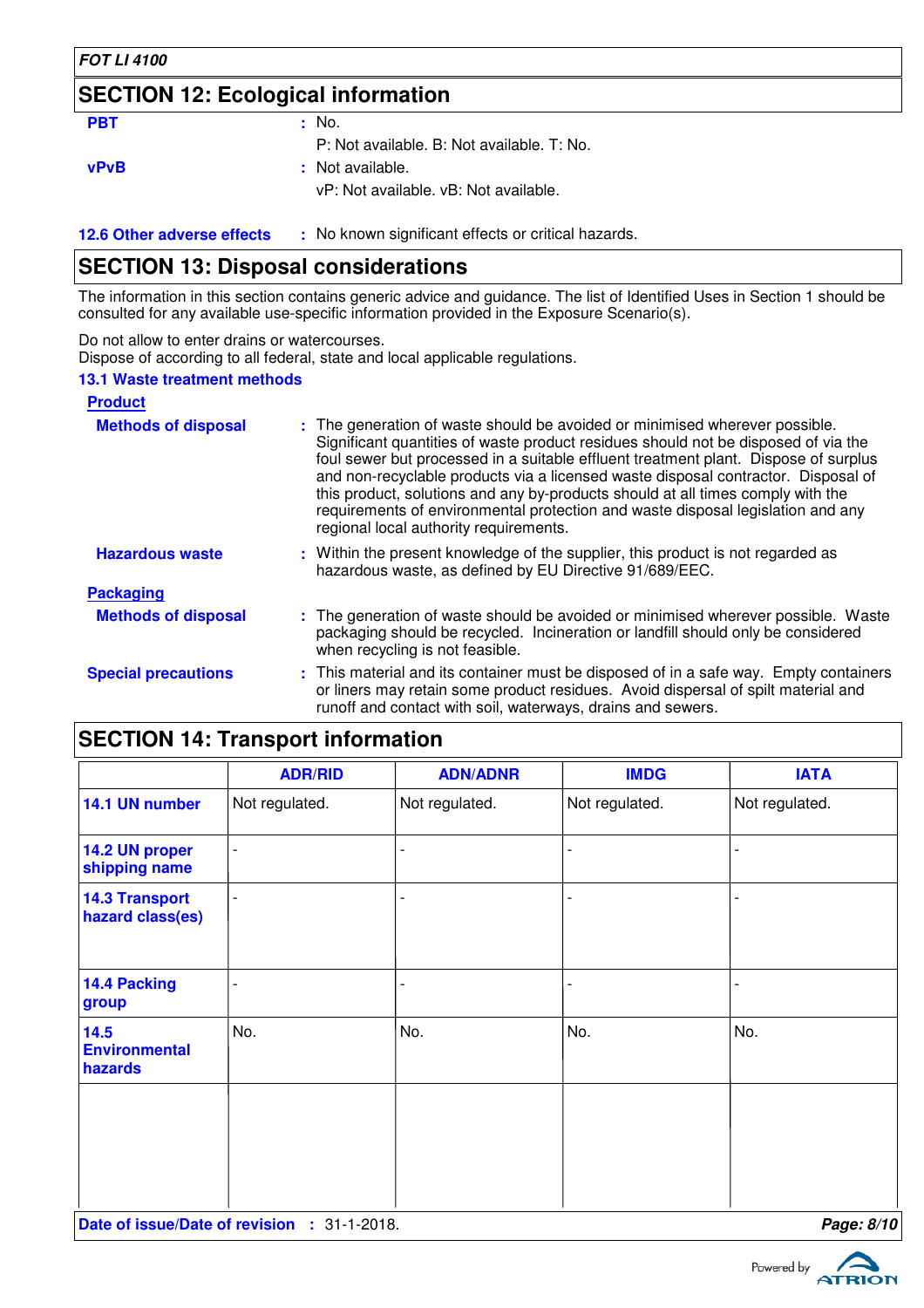### **SECTION 14: Transport information**

| 14.6 Special<br>precautions for<br><b>user</b> | <b>Transport within</b><br>user's premises:<br>always transport in<br>closed containers that<br>are upright and<br>secure. Ensure that<br>persons transporting<br>the product know what<br>accident or spillage. | <b>Transport within</b><br>user's premises:<br>always transport in<br>closed containers that<br>are upright and<br>secure. Ensure that<br>persons transporting<br>the product know what<br>to do in the event of an $\vert$ to do in the event of an<br>accident or spillage. | <b>Transport within</b><br>user's premises:<br>always transport in<br>closed containers that<br>are upright and<br>secure. Ensure that<br>persons transporting<br>the product know what<br>accident or spillage. | <b>Transport within</b><br>user's premises:<br>always transport in<br>closed containers that<br>are upright and<br>secure. Ensure that<br>persons transporting<br>the product know what<br>to do in the event of an   to do in the event of an<br>accident or spillage. |
|------------------------------------------------|------------------------------------------------------------------------------------------------------------------------------------------------------------------------------------------------------------------|-------------------------------------------------------------------------------------------------------------------------------------------------------------------------------------------------------------------------------------------------------------------------------|------------------------------------------------------------------------------------------------------------------------------------------------------------------------------------------------------------------|-------------------------------------------------------------------------------------------------------------------------------------------------------------------------------------------------------------------------------------------------------------------------|
| <b>Additional</b><br>information               |                                                                                                                                                                                                                  |                                                                                                                                                                                                                                                                               |                                                                                                                                                                                                                  |                                                                                                                                                                                                                                                                         |

**14.7 Transport in bulk according to Annex II of MARPOL 73/78 and the IBC Code :** Not available.

### **SECTION 15: Regulatory information**

**15.1 Safety, health and environmental regulations/legislation specific for the substance or mixture**

**EU Regulation (EC) No. 1907/2006 (REACH)**

|                                                                                                                                                                                   | <b>Annex XIV - List of substances subject to authorisation</b>                                                                                                                                                                                                                                      |
|-----------------------------------------------------------------------------------------------------------------------------------------------------------------------------------|-----------------------------------------------------------------------------------------------------------------------------------------------------------------------------------------------------------------------------------------------------------------------------------------------------|
| <b>Substances of very high concern</b>                                                                                                                                            |                                                                                                                                                                                                                                                                                                     |
| None of the components are listed.                                                                                                                                                |                                                                                                                                                                                                                                                                                                     |
| <b>Annex XVII - Restrictions : Not applicable.</b><br>on the manufacture,<br>placing on the market and<br>use of certain dangerous<br>substances, mixtures and<br><b>articles</b> |                                                                                                                                                                                                                                                                                                     |
| <b>Other EU regulations</b>                                                                                                                                                       |                                                                                                                                                                                                                                                                                                     |
| <b>VOC for Ready-for-Use</b><br><b>Mixture</b>                                                                                                                                    | : Not applicable.                                                                                                                                                                                                                                                                                   |
| <b>Europe inventory</b>                                                                                                                                                           | : All components are listed or exempted.                                                                                                                                                                                                                                                            |
| <b>Black List Chemicals</b>                                                                                                                                                       | : Not listed                                                                                                                                                                                                                                                                                        |
| <b>Priority List Chemicals</b>                                                                                                                                                    | : Not listed                                                                                                                                                                                                                                                                                        |
| <b>Integrated pollution</b><br>prevention and control<br>list (IPPC) - Air                                                                                                        | : Not listed                                                                                                                                                                                                                                                                                        |
| <b>Integrated pollution</b><br>prevention and control<br>list (IPPC) - Water                                                                                                      | : Not listed                                                                                                                                                                                                                                                                                        |
| <b>Industrial use</b>                                                                                                                                                             | : The information contained in this safety data sheet does not constitute the user's<br>own assessment of workplace risks, as required by other health and safety<br>legislation. The provisions of the national health and safety at work regulations apply<br>to the use of this product at work. |
| <b>International regulations</b><br><b>Chemical Weapons</b><br><b>Convention List Schedule I</b><br><b>Chemicals</b>                                                              | : Not listed                                                                                                                                                                                                                                                                                        |